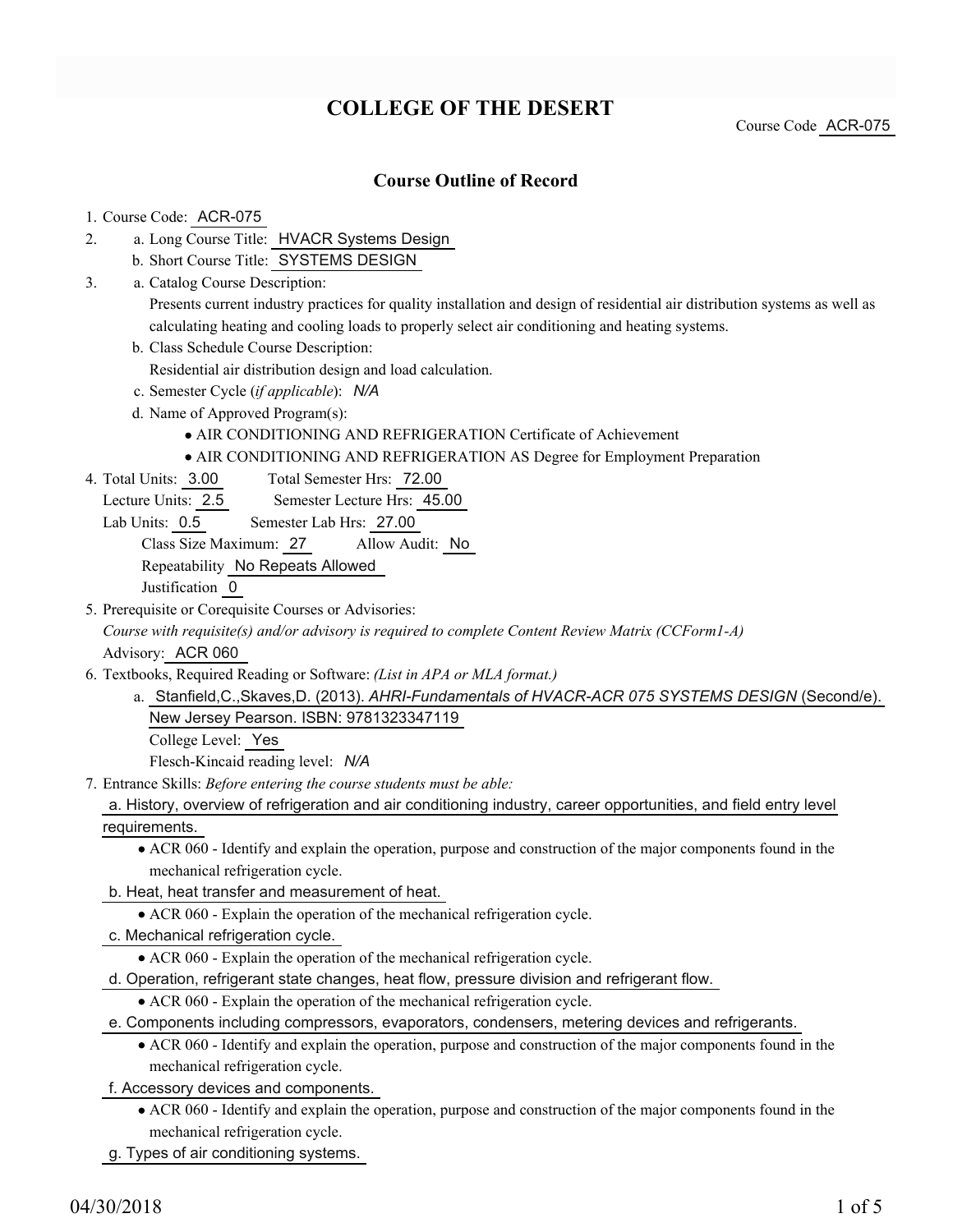## ACR 075-HVACR Systems Design

- ACR 060 Demonstrate an understanding of the two aspects of comfort air conditioning.
- h. Pressure estimating and performance testing.
	- ACR 060 Explain the operation of the mechanical refrigeration cycle.
	- ACR 060 Demonstrate an understanding of the two aspects of comfort air conditioning.
	- ACR 060 Identify the chemical make-up of the refrigerant gasses and their place on the temperature scale.
- 8. Course Content and Scope:

#### Lecture:

- a. Heat Loss of a Structures
	- i. Outside Design Conditions
		- ii. Inside Design Conditions
		- iii. Design Temperature Difference
		- iv. Building Losses
		- v. System Losses
- b. Heat Loss Calculations
	- i. Window and Door Losses
	- ii. Wall and Partition Losses
	- iii. Ceiling and Roof Losses
	- iv. Floors
	- v. Ventilation Air and Duct Heat Losses
- c. Example Problem Heat Loss Calculation
- d. Heat Gain of a Structure
	- i. Outside Design Condition
	- ii. Daily Range
	- iii. Inside Design Condition
	- iv. Design Temperature Difference
	- v. Sun Position
	- vi. Storage and Building Gains
- e. Heat Gain Calculations
	- i. Building Component Areas
	- ii. Heat Gain through Windows
	- iii. Heat Gain through Ceiling and floors
	- iv. Sensible Heat Gain
	- v. Duct Gains, Insulation, Ventilation
- f. Example Problem Heat Gain Calculation
- g. Detailed Infiltration Estimate
- h. Layout an air distribution system for specified residential building
- i. Size the duct runs to industry accepted velocity and pressure drop standards.
- j. Compile a material list for material ordering including duct material, duct fitting and termination devices.
- k. Select proper filter size and replacement.
- Use standard tables and charts to calculate total pressure drop.

Lab: *(if the "Lab Hours" is greater than zero this is required)*

#### 1. Air flow measurements

- 2. Computer heat loss and gain simulations
- 3. Duct evaluation
- 4. Computer design programs
- 5. Quality installation practices
- 6. Selection of equipment
- 7. Duct layout
- 8. Blueprint reading and takeoffs
- 9. Thermal Imaging Cameras and building envelope analyses
- 9. Course Student Learning Outcomes:

1. Use ACCA Manuals to determine the load factors and use the standard estimating forms to compute the duct size and layout and heating/cooling load requirements.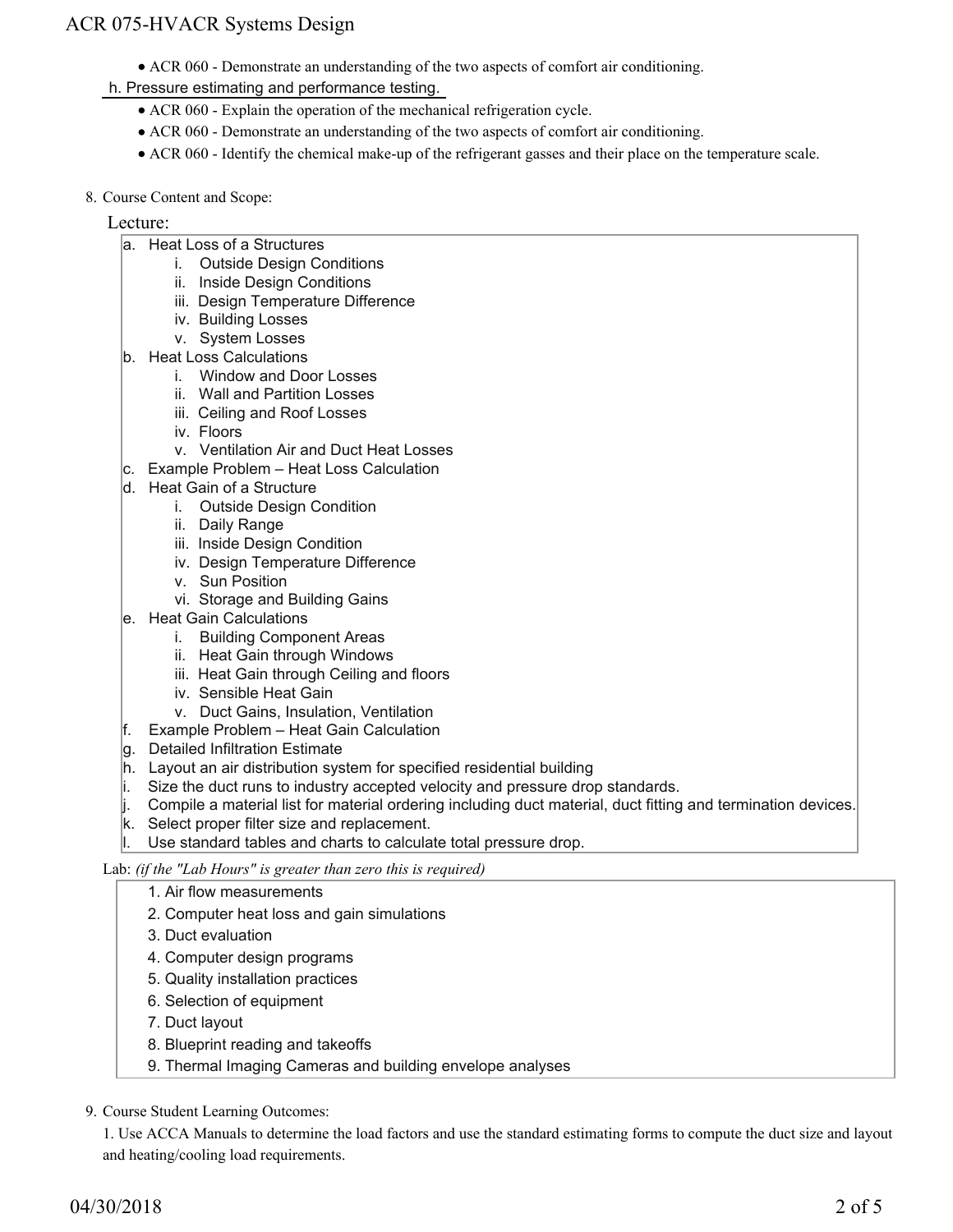### ACR 075-HVACR Systems Design

2. Specify appropriate air conditioning equipment for the assigned application.

3.

Utilize Load calculation software to properly size Equipment and design a duct System

10. Course Objectives: Upon completion of this course, students will be able to:

a. Survey a residential building to gather information for a heating and cooling load calculation.

b. Use the appropriate ACCA Manual to determine the load factors and use the standard estimate form.

c. Compute the heating and cooling load.

d. Use the load calculation information and manufacturers specifications to select air conditioning equipment for the specified application.

e. Layout an air distribution system for specified residential or light commercial building.

f. Size the duct runs to industry accepted velocity and pressure drop standards.

g. Compile a material list for material ordering including duct material, duct fitting and termination devices.

h. Select proper filter size and replacement.

i. Use standard tables and charts to calculate total pressure drop.

Methods of Instruction: *(Integration: Elements should validate parallel course outline elements)* 11.

a. Demonstration, Repetition/Practice

b. Laboratory

c. Lecture

- d. Participation
- e. Technology-based instruction

#### Other Methods:

Reading assignments Hands on use of measurement instruments

12. Assignments: (List samples of specific activities/assignments students are expected to complete both in and outside of class.) In Class Hours: 72.00

Outside Class Hours: 103.50

- a. In-class Assignments
	- 1. Worksheet for Manual J & D
	- 2. Blueprint reading and takeoffs
	- 3. Learn basic use of Wrightsoft HVAC system design software
	- 4. Project involving sketch of home and doing system analysis and system design
- b. Out-of-class Assignments
	- 1. Periodic reading assignments
	- 2. Worksheet for Manual J & D
	- 3. Chapter review questions
	- 4. Sketch of home for system design project

13. Methods of Evaluating Student Progress: The student will demonstrate proficiency by:

- True/false/multiple choice examinations
- Mid-term and final evaluations

Final exam questions based on textbook and classroom assignments

- Student participation/contribution
- 14. Methods of Evaluating: Additional Assessment Information:

Completion of Worksheet for Manual J & D Completion of lab and computer projects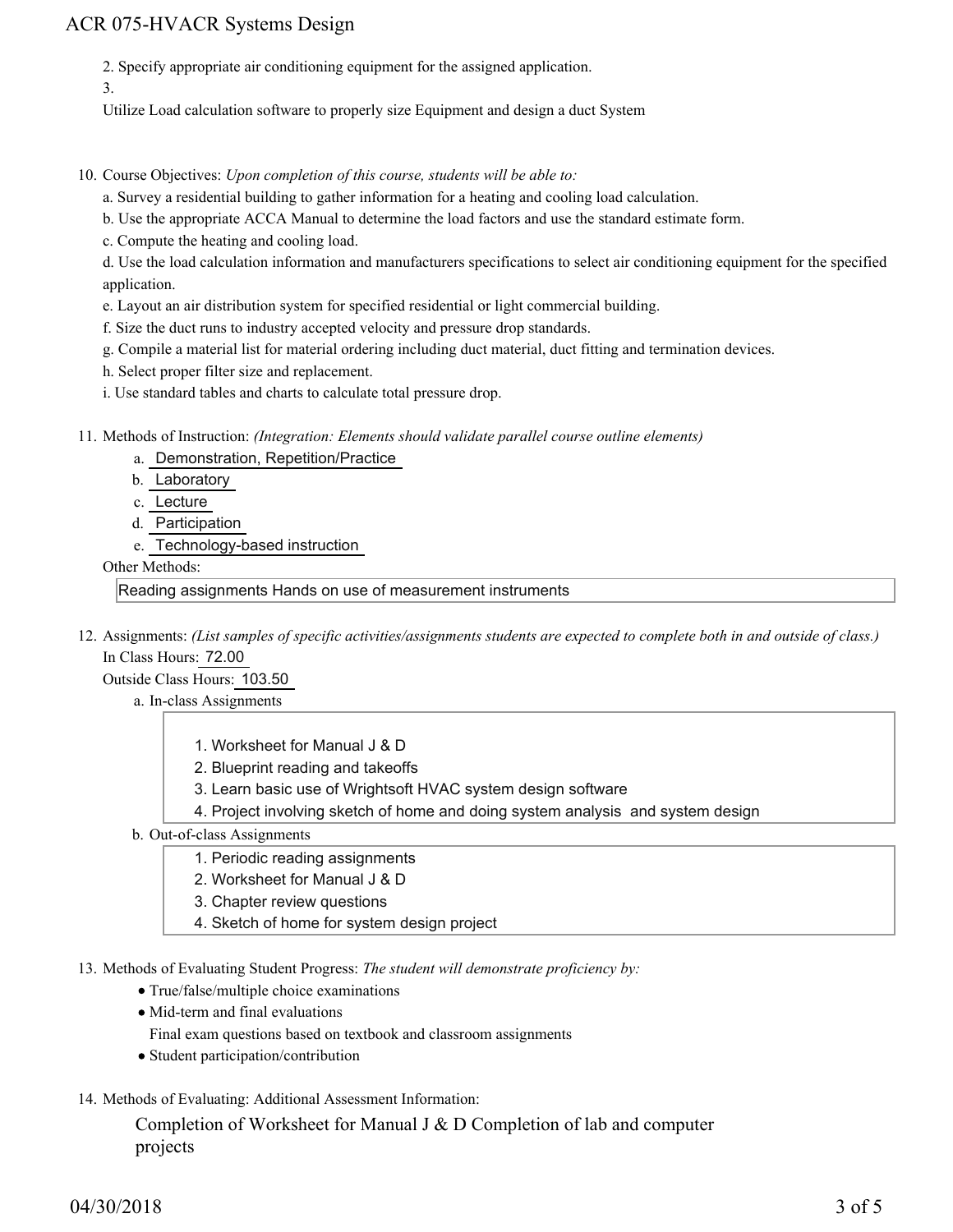| 15. Need/Purpose/Rationale -- All courses must meet one or more CCC missions.                                                                                                                                                                                                                                                                                                                                                                                                                                                                                                                                |                    |                                                                                                                                                                                                                                                                                                                                                                                                                |                      |                     |
|--------------------------------------------------------------------------------------------------------------------------------------------------------------------------------------------------------------------------------------------------------------------------------------------------------------------------------------------------------------------------------------------------------------------------------------------------------------------------------------------------------------------------------------------------------------------------------------------------------------|--------------------|----------------------------------------------------------------------------------------------------------------------------------------------------------------------------------------------------------------------------------------------------------------------------------------------------------------------------------------------------------------------------------------------------------------|----------------------|---------------------|
| PO - Career and Technical Education                                                                                                                                                                                                                                                                                                                                                                                                                                                                                                                                                                          |                    |                                                                                                                                                                                                                                                                                                                                                                                                                |                      |                     |
| Apply critical thinking skills to execute daily duties in their area of employment.                                                                                                                                                                                                                                                                                                                                                                                                                                                                                                                          |                    |                                                                                                                                                                                                                                                                                                                                                                                                                |                      |                     |
| Apply critical thinking skills to research, evaluate, analyze, and synthesize information.                                                                                                                                                                                                                                                                                                                                                                                                                                                                                                                   |                    |                                                                                                                                                                                                                                                                                                                                                                                                                |                      |                     |
| Display the skills and aptitude necessary to pass certification exams in their field.                                                                                                                                                                                                                                                                                                                                                                                                                                                                                                                        |                    |                                                                                                                                                                                                                                                                                                                                                                                                                |                      |                     |
| Exhibit effective written, oral communication and interpersonal skills.                                                                                                                                                                                                                                                                                                                                                                                                                                                                                                                                      |                    |                                                                                                                                                                                                                                                                                                                                                                                                                |                      |                     |
| IO - Critical Thinking and Communication                                                                                                                                                                                                                                                                                                                                                                                                                                                                                                                                                                     |                    |                                                                                                                                                                                                                                                                                                                                                                                                                |                      |                     |
| Apply principles of logic to problem solve and reason with a fair and open mind.                                                                                                                                                                                                                                                                                                                                                                                                                                                                                                                             |                    |                                                                                                                                                                                                                                                                                                                                                                                                                |                      |                     |
| Summarize, analyze, and interpret oral and written texts, with the ability to identify assumptions and differentiate                                                                                                                                                                                                                                                                                                                                                                                                                                                                                         |                    |                                                                                                                                                                                                                                                                                                                                                                                                                |                      |                     |
| fact from opinion.                                                                                                                                                                                                                                                                                                                                                                                                                                                                                                                                                                                           |                    |                                                                                                                                                                                                                                                                                                                                                                                                                |                      |                     |
| 16. Comparable Transfer Course                                                                                                                                                                                                                                                                                                                                                                                                                                                                                                                                                                               |                    |                                                                                                                                                                                                                                                                                                                                                                                                                |                      |                     |
| <b>University System</b>                                                                                                                                                                                                                                                                                                                                                                                                                                                                                                                                                                                     | Campus             | <b>Course Number</b>                                                                                                                                                                                                                                                                                                                                                                                           | <b>Course Title</b>  | <b>Catalog Year</b> |
| 17. Special Materials and/or Equipment Required of Students:                                                                                                                                                                                                                                                                                                                                                                                                                                                                                                                                                 |                    |                                                                                                                                                                                                                                                                                                                                                                                                                |                      |                     |
| <sup>18.</sup> Materials Fees:                                                                                                                                                                                                                                                                                                                                                                                                                                                                                                                                                                               | Required Material? |                                                                                                                                                                                                                                                                                                                                                                                                                |                      |                     |
| <b>Material or Item</b>                                                                                                                                                                                                                                                                                                                                                                                                                                                                                                                                                                                      |                    |                                                                                                                                                                                                                                                                                                                                                                                                                | <b>Cost Per Unit</b> | <b>Total Cost</b>   |
| 19. Provide Reasons for the Substantial Modifications or New Course:                                                                                                                                                                                                                                                                                                                                                                                                                                                                                                                                         |                    |                                                                                                                                                                                                                                                                                                                                                                                                                |                      |                     |
| Periodic review<br>a. Cross-Listed Course (Enter Course Code): N/A<br>20.<br>b. Replacement Course (Enter original Course Code): N/A                                                                                                                                                                                                                                                                                                                                                                                                                                                                         |                    |                                                                                                                                                                                                                                                                                                                                                                                                                |                      |                     |
| 21. Grading Method (choose one): Letter Grade Only                                                                                                                                                                                                                                                                                                                                                                                                                                                                                                                                                           |                    |                                                                                                                                                                                                                                                                                                                                                                                                                |                      |                     |
| 22. MIS Course Data Elements<br>a. Course Control Number [CB00]: CCC000513167<br>c. Credit Status [CB04]: D - Credit - Degree Applicable<br>d. Course Transfer Status [CB05]: C = Non-Transferable<br>f. Vocational Status [CB09]: Clearly Occupational<br>g. Course Classification [CB11]: Y - Credit Course<br>h. Special Class Status [CB13]: N - Not Special<br>i. Course CAN Code [CB14]: N/A<br>k. Course Noncredit Category [CB22]: Y - Not Applicable<br>1. Funding Agency Category [CB23]: Y = Not Applicable<br>m. Program Status [CB24]: 1 = Program Applicable<br>CONDITIONING AND REFRIGERATION |                    | b. T.O.P. Code [CB03]: 94600.00 - Environmental Control Tec<br>e. Basic Skills Status [CB08]: 2N = Not basic skills course<br>j. Course Prior to College Level [CB21]: $Y = Not$ Applicable<br>Name of Approved Program (if program-applicable): AIR CONDITIONING AND REFRIGERATION, AIR<br>Attach listings of Degree and/or Certificate Programs showing this course as a required or a restricted elective.) |                      |                     |
| 23. Enrollment - Estimate Enrollment                                                                                                                                                                                                                                                                                                                                                                                                                                                                                                                                                                         |                    |                                                                                                                                                                                                                                                                                                                                                                                                                |                      |                     |

First Year: 25 Third Year: 30